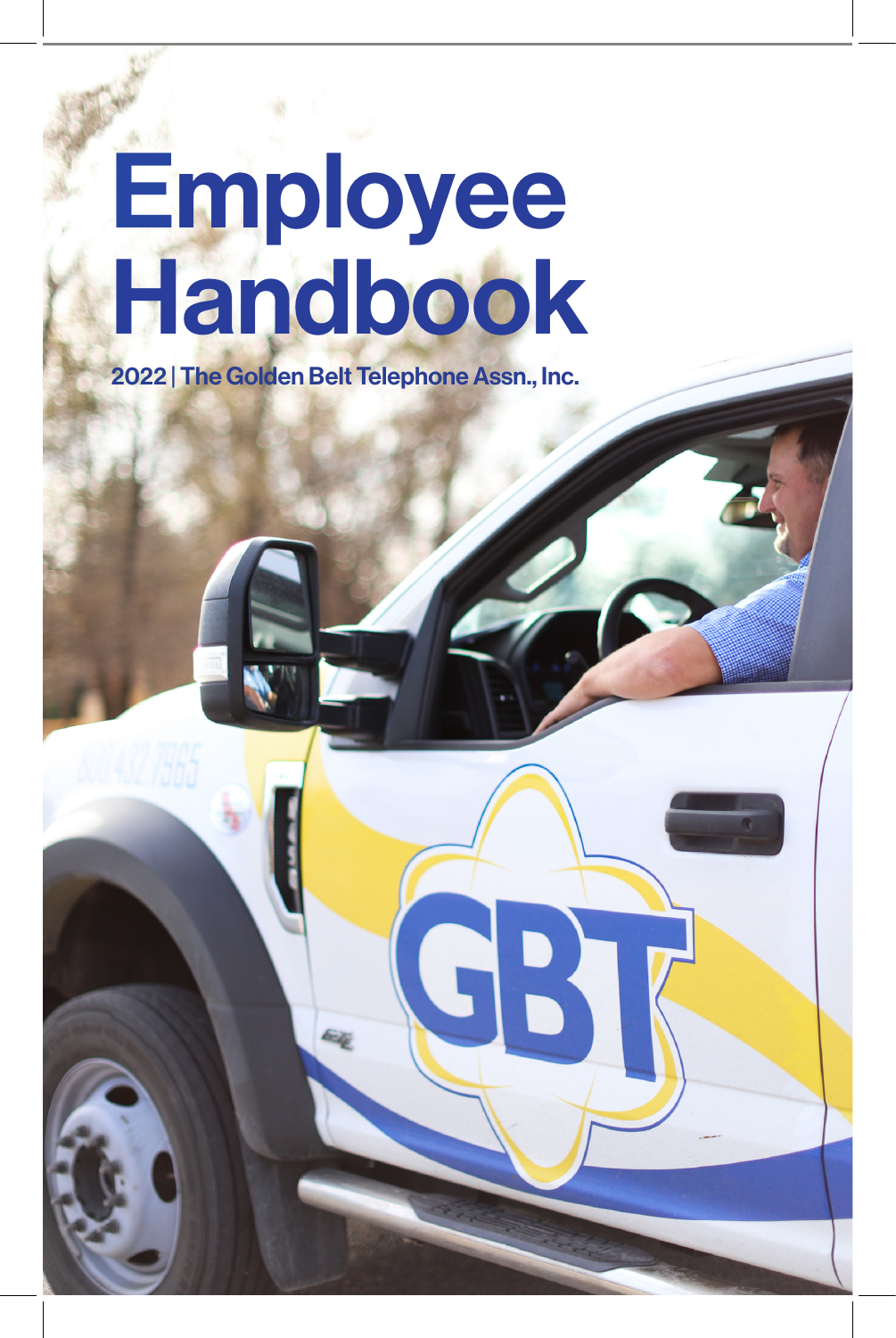Pg. 2

This handbook is designed to outline and explain The Golden Belt Telephone Association, Inc.'s ("Association") practices and policies. This employee handbook should be regarded as a set of guidelines only. This handbook is not a contract. Neither the policies in this handbook, nor any other written or verbal communication by a company manager or supervisor are intended to create a contract of employment or a warranty of benefits. The Association reserves the right to revise, add, or delete or otherwise change without prior notice if it is determined to be in our best interest, except the at-will employment policy. The Association will endeavor to communicate any changes in a timely fashion, typically in a written supplement to the handbook or Employee communication. This handbook supersedes and replaces all prior employee handbooks, policies or procedures, written or verbal. If you have any questions about any of the policies or procedures in this handbook, please consult with your immediate supervisor, or general manager. Please understand that no employee handbook can address every situation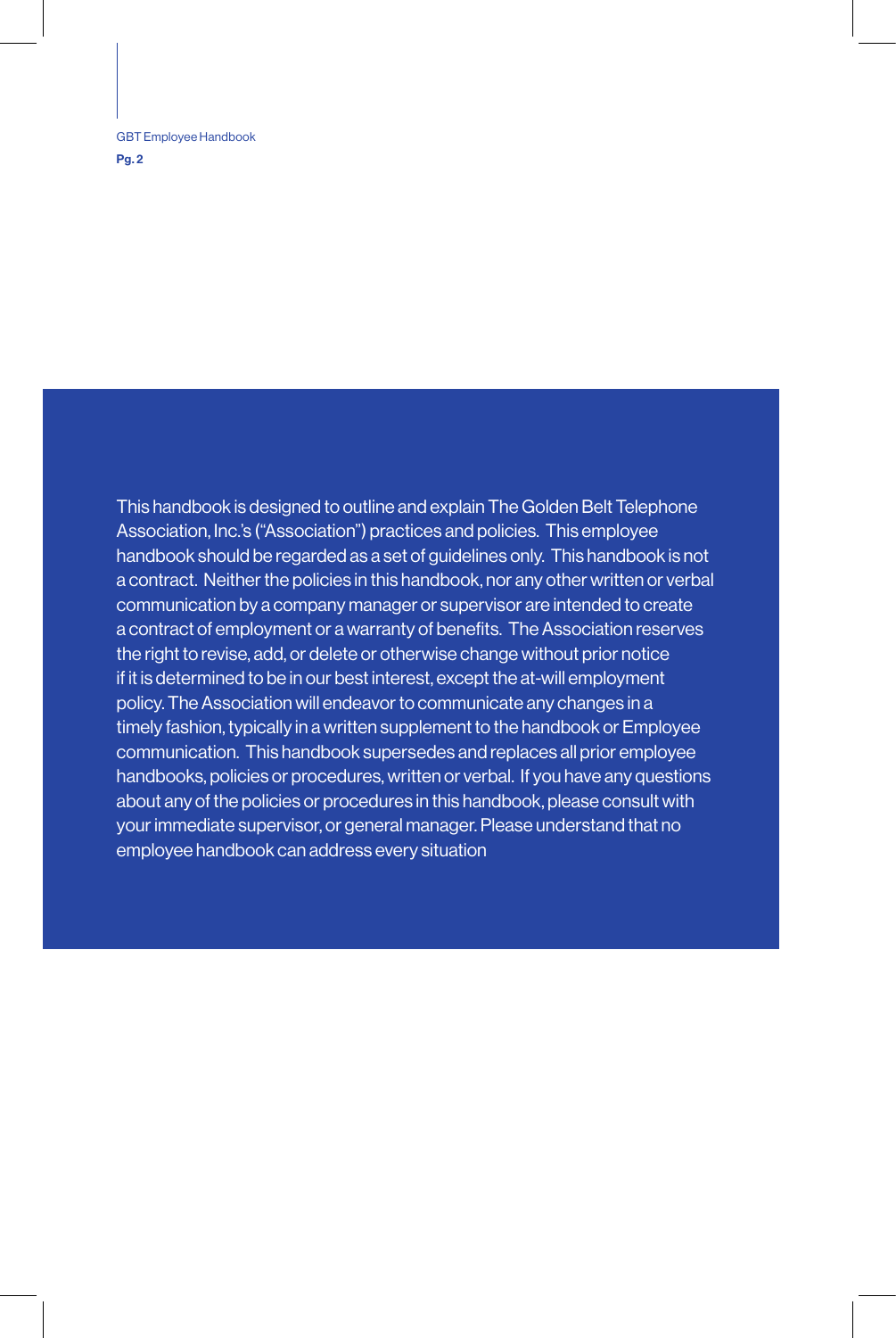### Employee At- Will

The Association's employees are 'at-will'. This means that the term of employment is of indefinite duration and may be terminated by the Association or by the employee at any time and for any reason, with or without cause or advance notice.

This handbook neither implies nor establishes a contract between the Association and employee. Any written or oral statement to the contrary by a manager, or other agent of the Association is invalid and should not be relied upon by any prospective or existing employee.

The Association retains the right to change, modify, suspend, interpret or cancel in whole or in part, any of the published or unpublished personnel policies or practices of the Association, without advance notice, in its sole discretion, without having to give cause or justification to any employee. Recognition of these rights and prerogatives is a term and condition of employment and continued employment.

#### Equal Employment Opportunity

Employment decisions at the Association will be based on merit, qualifications, and abilities. The Association does not discriminate in employment opportunities or practices and will not base decisions on any personal characteristics including race, color, religion, sex, national origin, ancestry, age, disability, sexual orientation, transgender discrimination, genetic or family history, military or veteran status, or any other characteristic protected by law.

Any employee with questions or concerns about any type of discrimination in the workplace is required to bring these issues, in good faith, to the attention of their immediate supervisor or the next level of management, if the concern involves the immediate supervisor. Employees can raise concerns and make reports without fear of reprisal. Anyone found to be engaging in any type of unlawful discrimination will be subject to disciplinary action, up to and including termination of employment. The report or complaint should be made to either:

- The employee's immediate supervisor,
- The next level of management above immediate supervisor, or
- The human resources director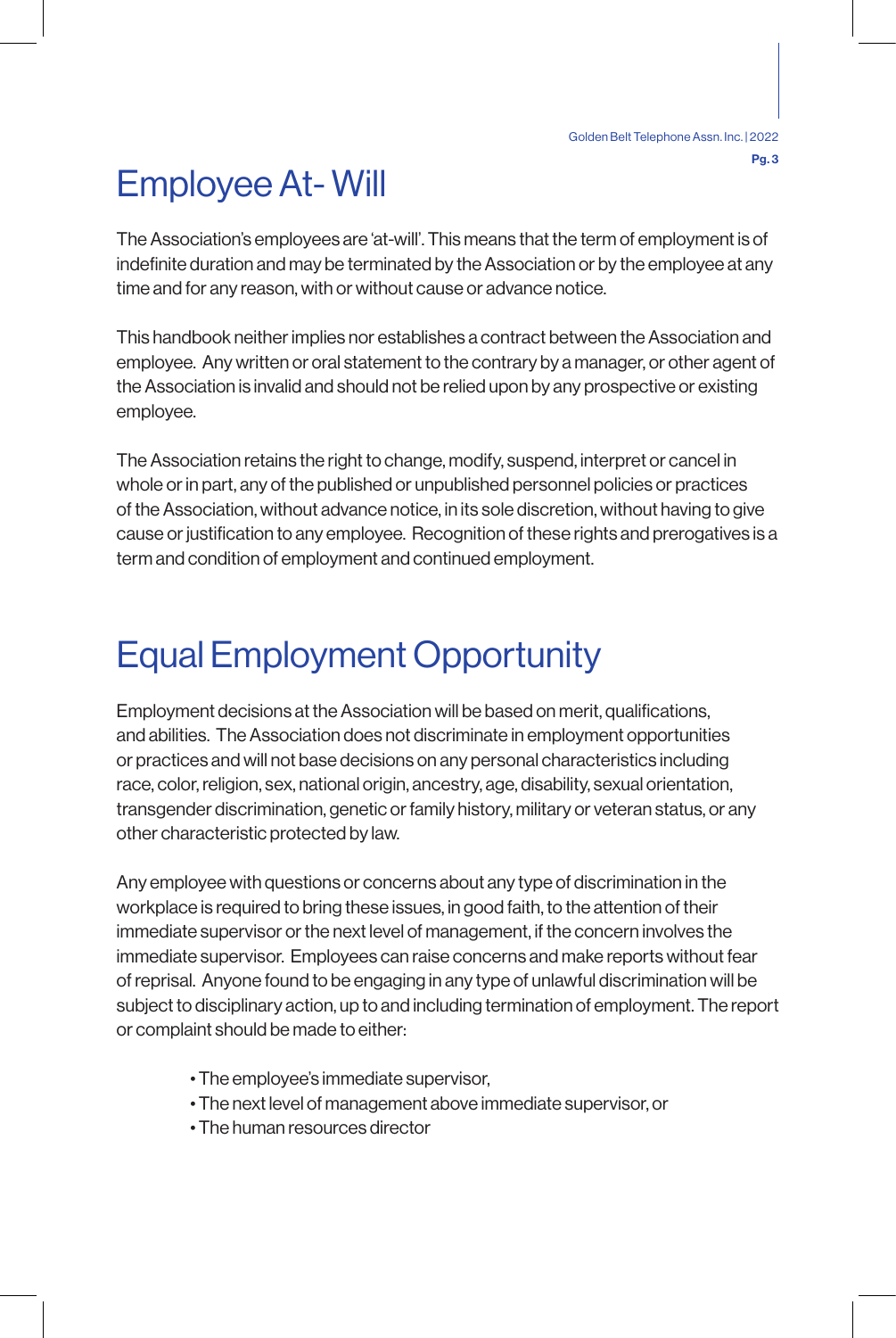GBT Employee Handbook

Pg. 4

#### Productive Work Environment/ Non-Harassment

 The Association is committed to promoting a productive environment that is free of unlawful discrimination and unlawful harassment. The Association will not tolerate verbal or physical conduct by an employee that harasses, disrupts, or interferes with another's work performance or that creates an intimidating, offensive or hostile environment.

Employees are expected to maintain a productive work environment that is free from harassing or disruptive activity. The Association will not tolerate any form of harassment including harassment based on the following categories: gender/ transgender, race, ethnicity, age, religion, national origin, pregnancy, disability, military status, or sexual orientation, genetic or family history.

Each supervisor, manager, and employee have a responsibility to keep the workplace free of any form of harassment, and in particular, sexual harassment. As an example, sexual harassment (both overt and subtle) is a form of employee misconduct that is demeaning to another person and undermines the integrity of the employment relationship. No supervisor or manager is to threaten or insinuate, either explicitly or implicitly, that an employee's refusal or willingness to submit to sexual advances will affect the employee's term of conditions of employment. Other sexually harassing or offensive conduct in the workplace, whether committed by; supervisors, managers, non-supervisory employees, or non-employees (e.g., contractor, vendor, customer, etc.) is prohibited. This conduct includes but is not limited to:

- 1. Unwanted physical contact or conduct of any kind, including sexual flirtations, touching, advances, or propositions;
- 2. Verbal abuse of a sexual nature such as lewd comments, sexual jokes or references, and offensive personal references;
- 3. Demeaning, insulting, intimidating, or sexually aggressive comments about an individual's appearance;
- 4. The display in the workplace of demeaning, insulting, intimidating, or sexually suggestive objects or pictures, including nude photographs; and
- 5. Demeaning, insulting, intimidating, or sexually suggestive written, recorded, or electronically transmitted messages.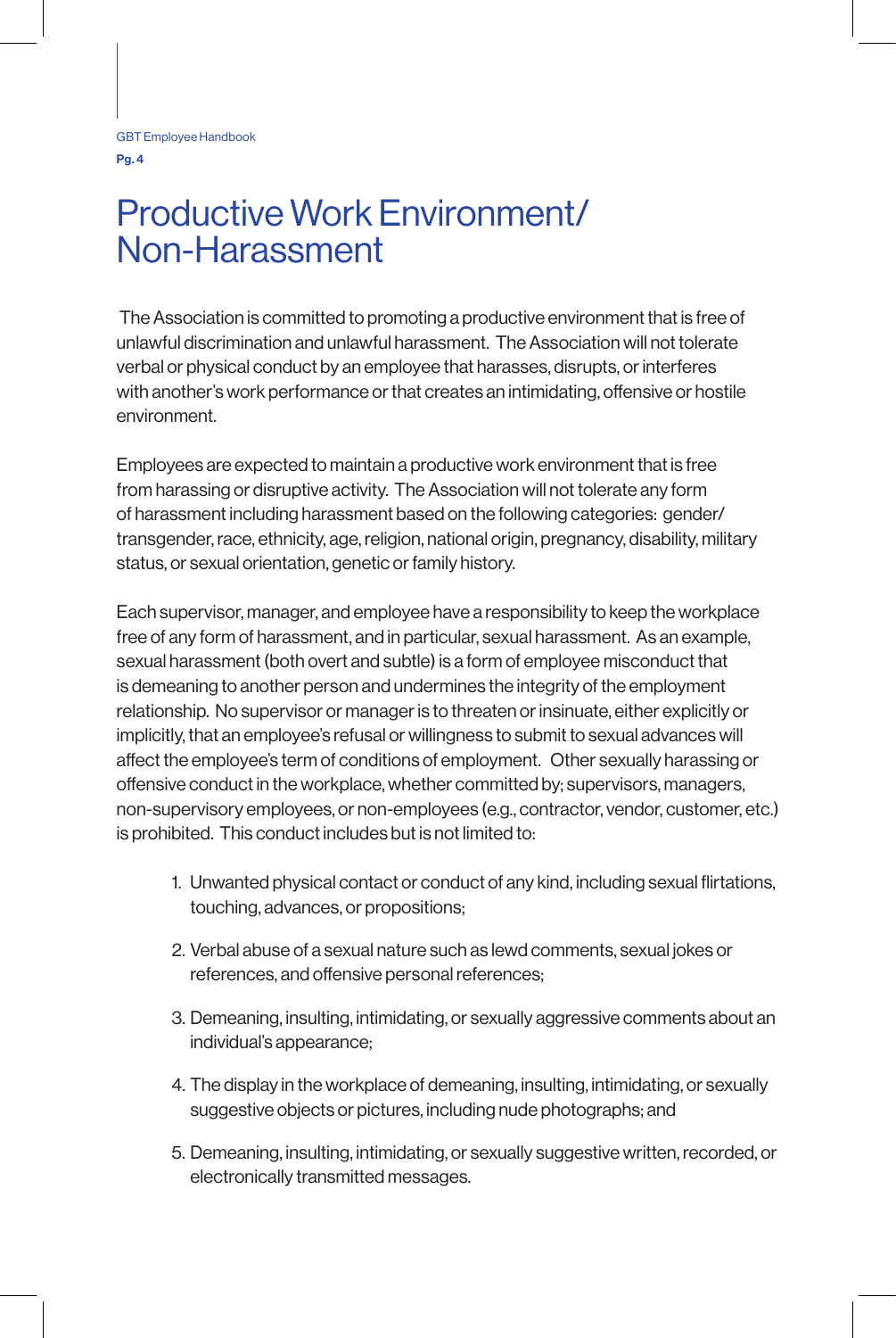Any of the above conduct, or other offensive conduct, directed at individuals because of their gender/transgender, race, national origin, color, religion, disability, pregnancy, age, military status, sexual orientation, genetic or family history is also prohibited.

Any employee, who believes that a supervisor's, manager's, or other employee's or non-employee's (e.g., contractor, vendor, customer, etc.) actions or words constitutes unwelcome harassment, has a responsibility to report or complain about the situation as soon as possible. The report or complaint should be made to either:

- the employee's immediate supervisor,
- the next level of management above the immediate supervisor, or
- the human resources director

All complaints of harassment will be investigated promptly and in a manner that is as impartial and confidential as reasonably possible. Employees are required to cooperate in any investigation. A timely resolution of each complaint will be reached and communicated to the parties involved. Retaliation against any employee for filing a complaint in good faith or participating in an investigation is strictly prohibited.

Any employee, supervisor, or manager who is found to have violated this harassment policy will be subject to appropriate disciplinary action, up to and including immediate termination. The Association prohibits any form of retaliation against employees bringing forth complaints in good faith or providing information about harassment. However, if an investigation of a complaint shows that the complaint or information was false, the individual who provided the false information will be subject to disciplinary action, up to and including immediate termination.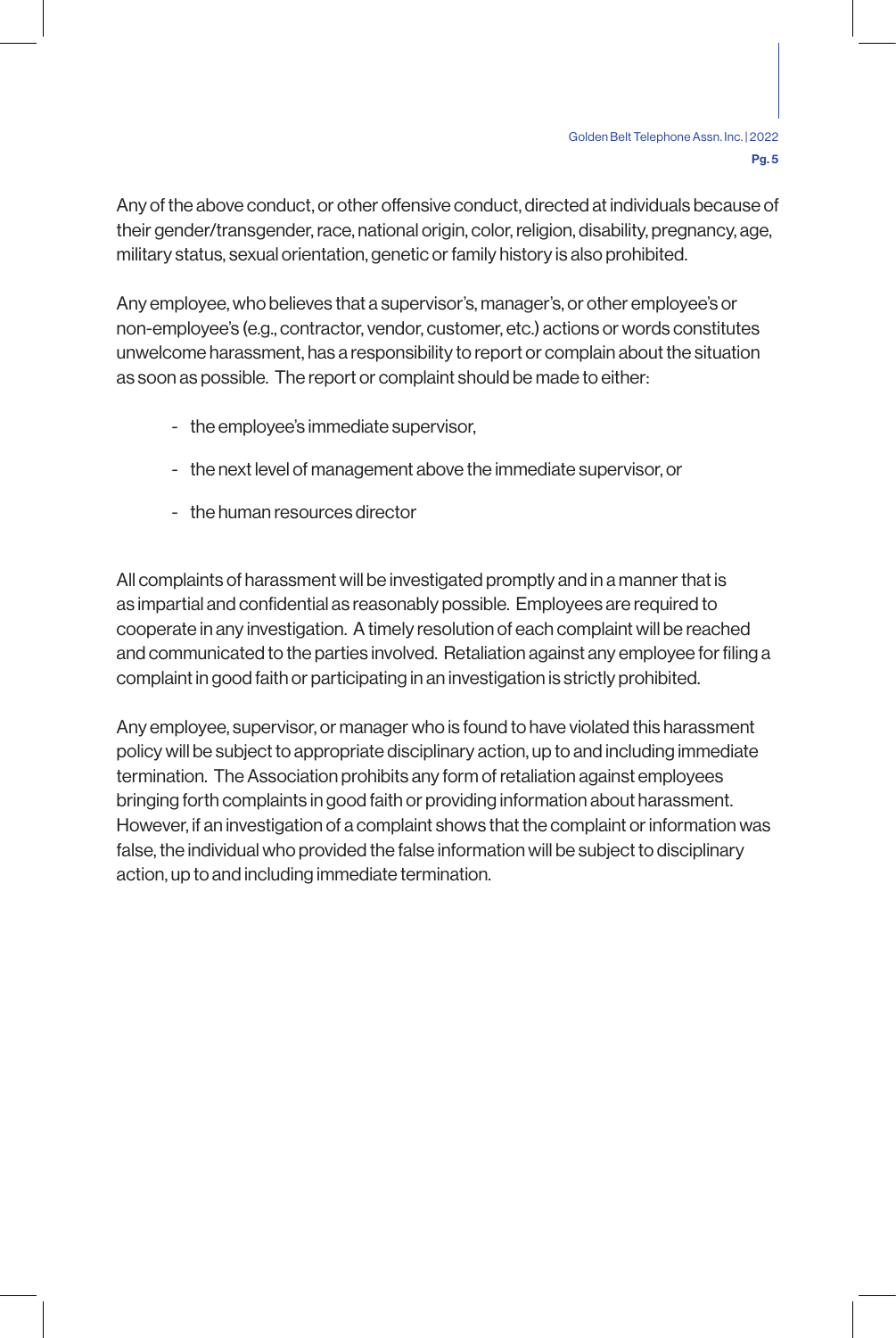GBT Employee Handbook

Pg. 6

#### Americans with Disabilities Act

The Association is committed to complying with all applicable provisions of the Americans with Disabilities Act (ADA), as well as the Pregnancy Discrimination Act (PDA). The Association does not discriminate against any qualified employee or applicant, with regard to terms or conditions of employment, because of such individual's disability or perceived disability so long as the employee can perform the essential functions of the job. Consistent with this policy of nondiscrimination, the Association will provide reasonable accommodations to a qualified individual with a disability, as defined by the ADA, who has made the Association aware of his or her disability, provided that such accommodation does not constitute an undue hardship for the Association.

The Association has sole discretion on the feasibility of the requested accommodation and will consider various factors such as, but not limited to, the nature and cost of the accommodation and the accommodation's impact on the operation of the Association. The ADA does not require employers to make the best possible accommodation, to reallocate essential job functions, or to provide personal use items such as eyeglasses, hearing aids, wheelchairs, etc.

#### Telephone And Internet Use During Working Hours

Limited calls and long distance may be charged to the employee. All Internet or voice mail use is considered Association records. The Association has the right to access, disclose or delete any of these records. An employee must have management approval before any password or lock being placed by them. Violations may have disciplinary action taken or possible termination.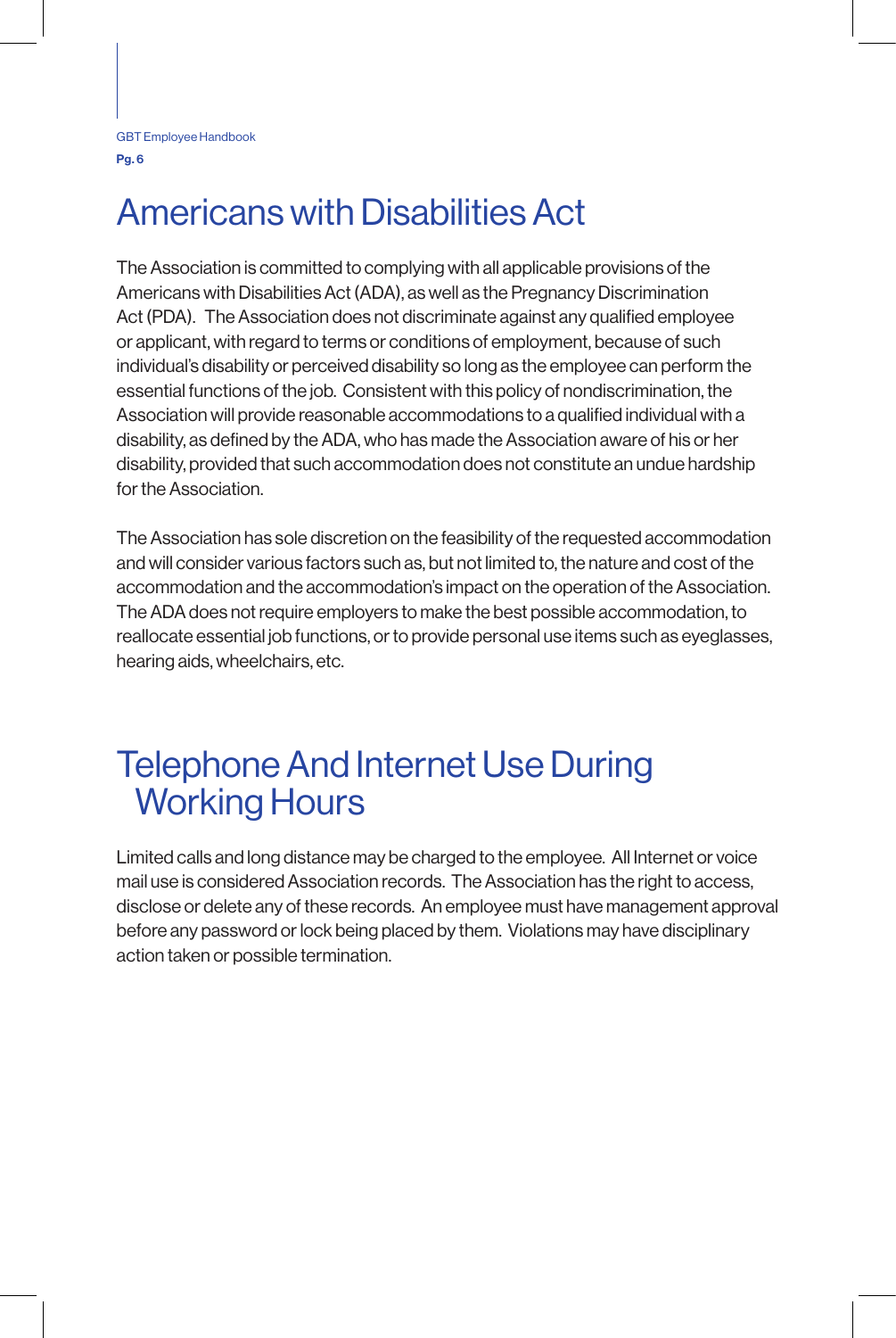#### Personal Appearance

The Association, in seeking to project a professional public image, adopts the following guidelines.

Your personal appearance reflects on the reputation, integrity, and public image of Golden Belt Telephone, Assoc., Inc. All employees are required to report to work neatly groomed and dressed. You are expected to maintain personal hygiene habits that are generally accepted in the community, including clean clothing, good grooming and personal hygiene, and appropriate attire for the workplace and the work being performed. This may include wearing uniforms or protective safety clothing and equipment, depending upon the job. Use common sense and good judgment in determining what to wear to work.

The Association, in accordance with applicable law, will reasonably accommodate Employees with disabilities or religious beliefs that make it difficult for them to comply fully with the personal appearance policy unless doing so would impose an undue hardship on the Association. Contact your immediate supervisor to request a reasonable accommodation.

The Association's outside employees are required to wear blue, black, white or grey shirts and coats that have the Association's logo on them. If a hat or cap is worn it shall have the Association's logo on it and approved by management.

Association office employees have the option of wearing business casual attire. Business casual is defined as dress or casual slacks, shirts, blouses, sweaters, dresses, or skirts or capri; at an appropriate length for an office environment which is below the knee. Shoes should be dress or casual (non-athletic type). Shorts are not acceptable. Jeans and a local team or industry t-shirt are permitted on casual Fridays. Clean jeans (no holes or overly faded jeans allowed) may be worn with shirts, sweatshirts, or sweaters; offensive logos and language are not allowed. Athletic shoes are acceptable on casual Fridays. Shorts are not permitted.

This policy cannot cover every situation that may arise. The supervisor has the right to send an employee home to change into acceptable attire. Failure to comply with the personal appearance & dress code guidelines may result in disciplinary action, up to and including termination of employment.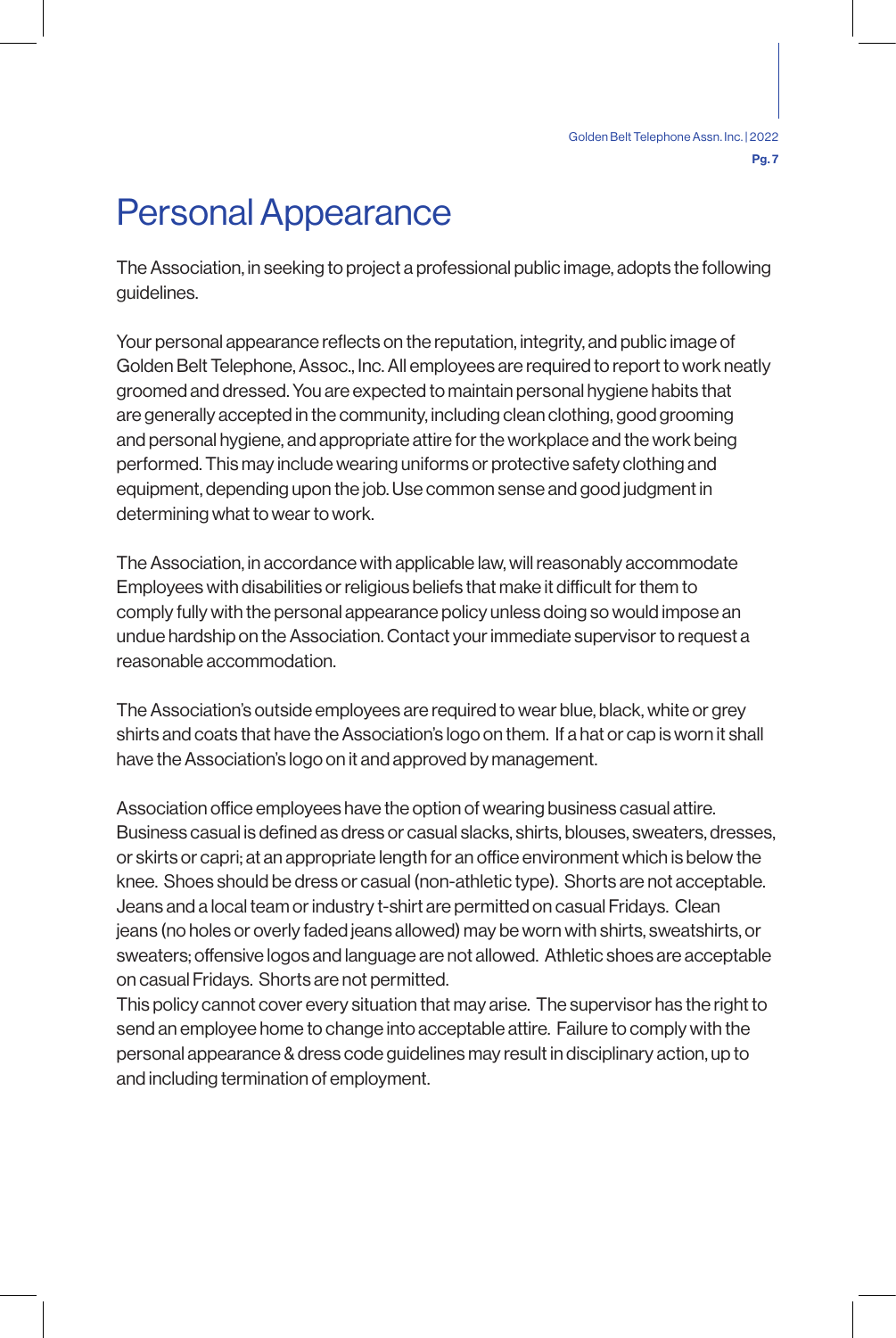#### Introductory Period

All new employees begin work on a probationary status for the first ninety (90) days. Both parties will make the decision whether or not employment is to continue by the end of this period.

The Association attempts to maintain a job description for each position. If you do not have a current copy of your job description, you should request one from your immediate supervisor.

Job descriptions prepared by the Association serve as an outline only. Due to business needs, you may be required to perform job duties that are not within your written job description. Furthermore, the Association may have to revise, add to, or delete from your job duties per business needs. On occasion, the Association may need to revise job descriptions with or without advance notice to the employee. If you have any questions regarding your job description or the scope of your duties, please speak with your immediate supervisor.

The job description is also the basis of the compensation and performance review systems of the Association.

#### Employment Authorization Verification

New hires will be required to complete Section 1 of federal Form I-9 on the first day of paid employment and must present acceptable documents authorized by the U.S. Citizenship and Immigration Services proving identity and employment authorization no later than the third business day following the start of employment with the Association. If you are currently employed and have not complied with this requirement or if your status has changed, inform your immediate supervisor.

If you are authorized to work in this country for a limited period of time, you will be required to submit proof of renewed employment eligibility prior to expiration of that period to remain employed by the Association.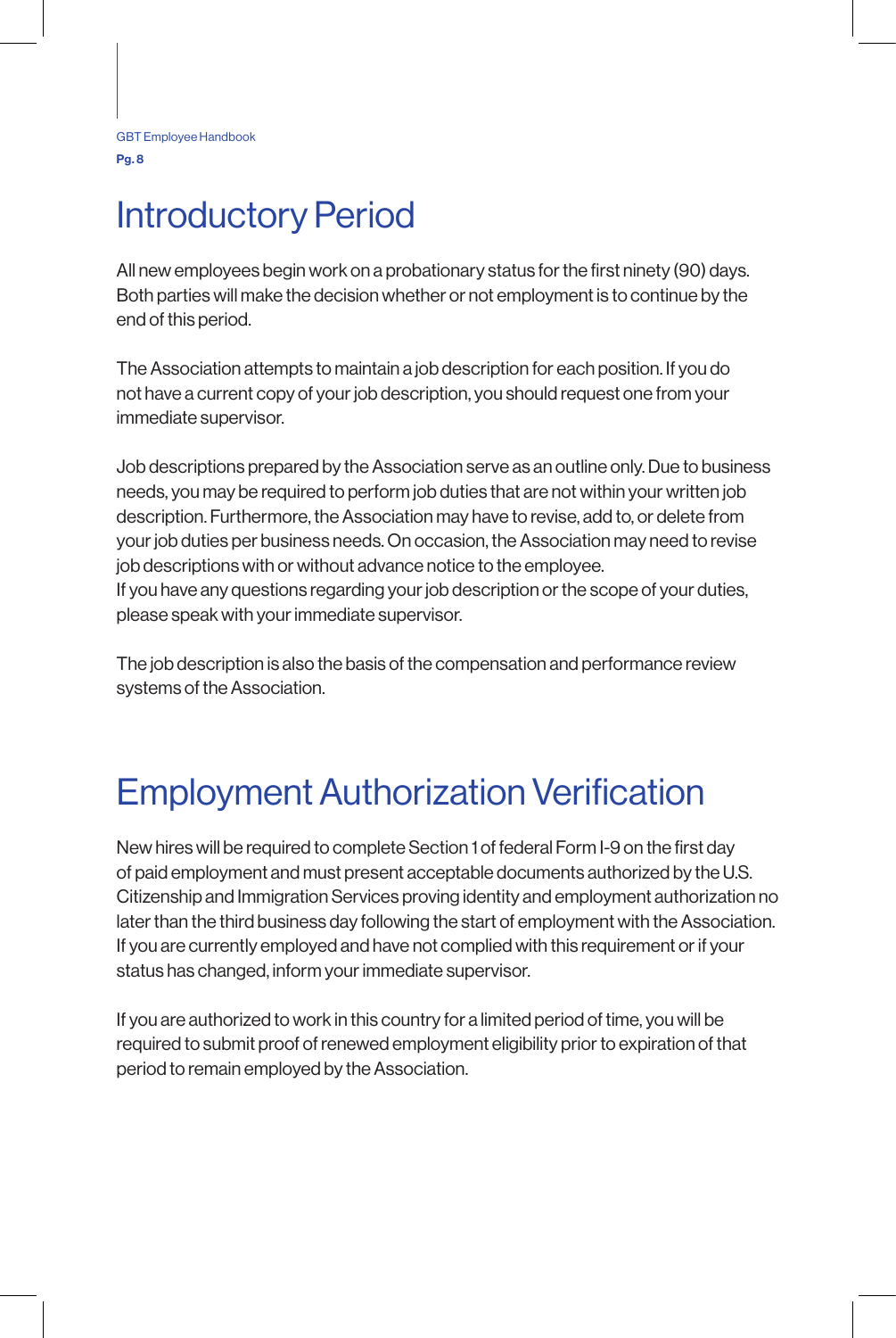#### Access To Personnel File(S)

The Association maintains a personnel file on each employee. The information in the employee's personnel file is permanent and confidential. Personnel files are the property of the Association and access to the information they contain is restricted. Only immediate supervisors and management personnel of the Association who have a legitimate reason to review information in a file are allowed to do so. The personnel file includes such information as the employee's job application, resume, records of training, documentation of performance appraisals, salary increases, and other employment records.

Employees who wish to review their own file should contact the General Manager. With reasonable advance notice, employees may review their own personnel files in the Association's offices in the presence of an individual appointed by the Association.

#### Workplace Privacy & Right To Inspect

Association property, including but not limited to phones, computers, tablets, desks, workplace areas, vehicles, or machinery, remains under the control of the Association and is subject to inspection at any time, without notice to any employee, and without their presence.

You should have no expectation of privacy in any of these areas. We assume no responsibility for the loss of, or damage to, your property maintained on Association premises including that kept in lockers and desks.

#### Days And Hours Of Work

The regular workweek is forty (40) hours from Monday through Friday, 8:00 a.m. to 5:00 p.m. On call employees are on call from 5:00 p.m. Friday until 8:00 a.m. Monday. Hourly on call employees will be paid overtime for each hour worked over the weekend. On call employees will be paid a minimum of two (2) hours for Saturday and two (2) hours for Sunday overtime whether they work four (4) hours or not.

Employees on call are expected to be able to work within one (1) hour of notification.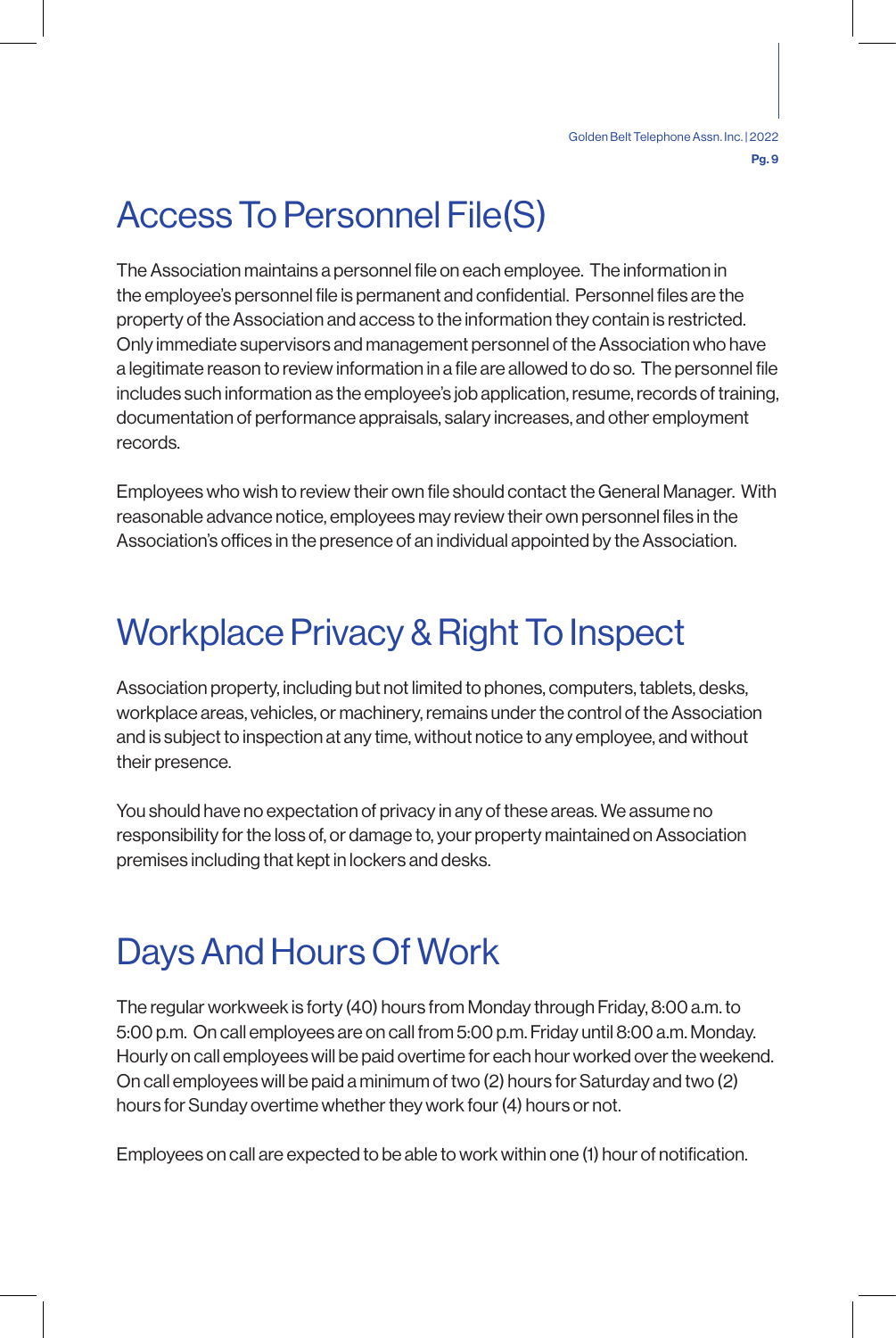#### Payment And Withholdings

The Association seeks to pay its staff in a fair and equitable manner consistent with the worth of the job. It also intends to comply with all laws regarding employment, pay, and benefits.

The Association is required by law to deduct certain items from payroll, such as federal, state, and local taxes, insurance, and retirement benefits. Employees are required to keep the Association informed at all times of any changes in marital, dependent, beneficiary, or tax status.

In the event of employment severance, the General Manager and Board of Directors will determine if any severance pay is warranted, and if so, how much. The Association will make every effort to provide a safe and functional working environment for its employees, recognizing that the nature of its business does present hazards and risks for some jobs.

#### Entering Time

Golden Belt Telephone, Assoc. Inc. is required by applicable federal, state, and local laws to keep accurate records of hours worked by certain employees. To ensure that the Association has complete and accurate time records and that employees are paid for all hours worked, nonexempt employees are required to record all working time using GBT Reach software. Exempt employees may also be required to track days or time worked. Speak with your immediate supervisor for specific instructions. Notify your immediate supervisor of any pay discrepancies, unrecorded or mis recorded work hours, or any involuntarily missed meal or break periods.

Falsifying time entries is strictly prohibited. Falsifying time entries includes working "off the clock." If you falsify your own time records, or the time records of co-workers, or if you work off the clock, you will be subject to discipline up to and including termination. Immediately report to your immediate supervisor or next in chain of command any employee, supervisor, or manager who falsifies your time entries or encourages or requires you to falsify your time entries or work off the clock.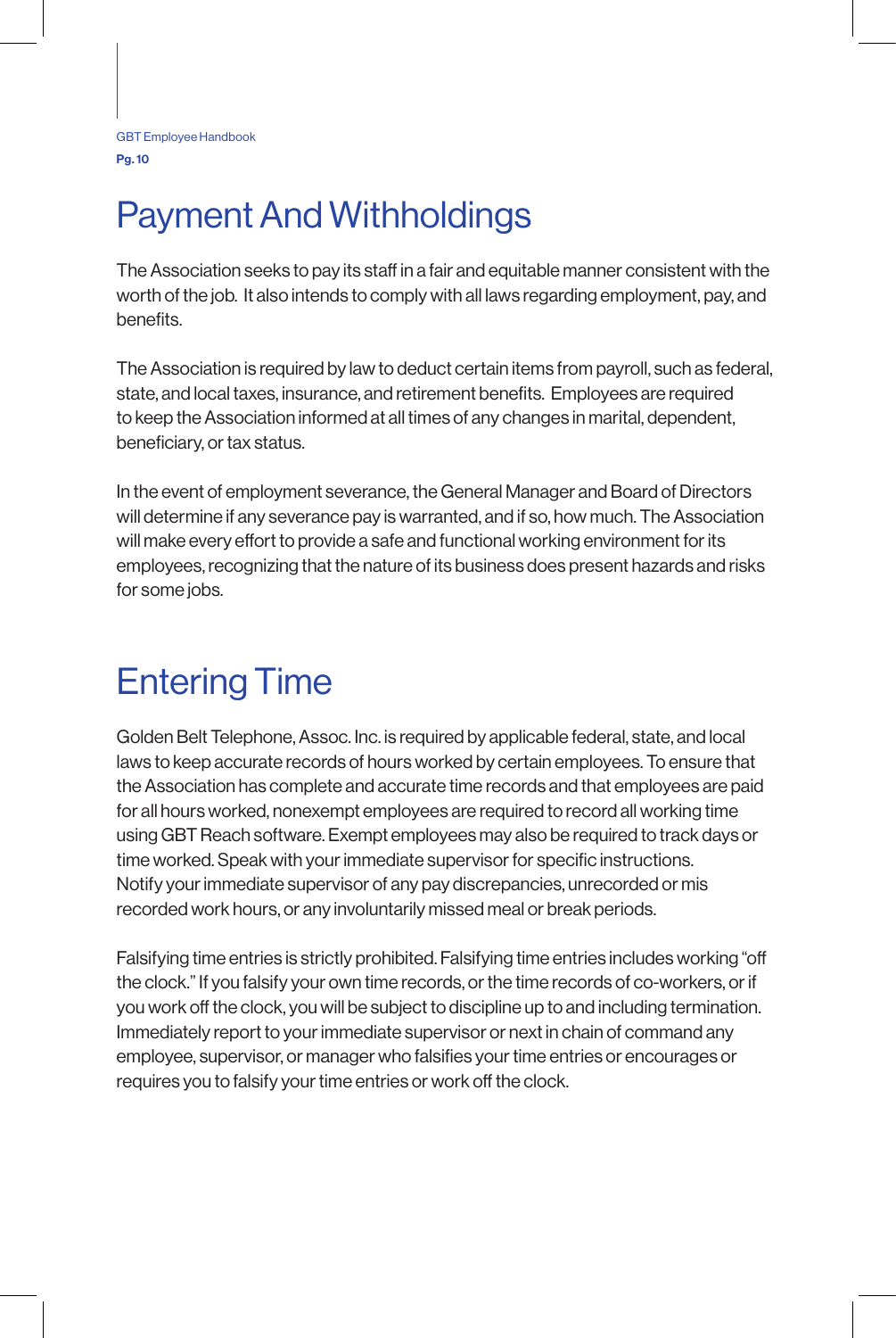#### **Overtime**

If you are nonexempt, you may qualify for overtime pay. All overtime must be approved in advance, in writing, by your immediate supervisor.

At certain times the Association may require you to work overtime. We will attempt to give as much notice as possible in this instance. However, advance notice may not always be possible. Failure to work overtime when requested or working unauthorized overtime may result in discipline, up to and including discharge.

Unless otherwise required or exempted by law, overtime pay of one and one-half times your regular rate of pay is paid for any hours worked in excess of 40 hours in a workweek. Holidays, vacation days, and sick leave days do not count as time worked for computing overtime.

#### Accommodation For Nursing Mothers

The Association will provide nursing mothers reasonable break time to express milk for their infant child(ren) for up to one year following the child's birth. If you are nursing, you will be provided with a space, other than a restroom, that is shielded from view and free from intrusion from co-workers and the public.

Break time should, if possible, be taken concurrently with any other break time already provided. If you are nonexempt, clock out for any time taken that does not run concurrently with normally scheduled rest periods, and such time will be paid in accordance with federal law.

You are encouraged to discuss the length and frequency of these breaks with your immediate supervisor

#### Meal & Rest Periods

The Association strives to provide a safe and healthy work environment and complies with all federal and state regulations regarding meal and rest periods. Check with your immediate supervisor regarding procedures and schedules for rest and meal breaks. The Association requests that Employees accurately observe and record meal and rest periods. If you know in advance that you may not be able to take your scheduled break or meal period, let your immediate supervisor know.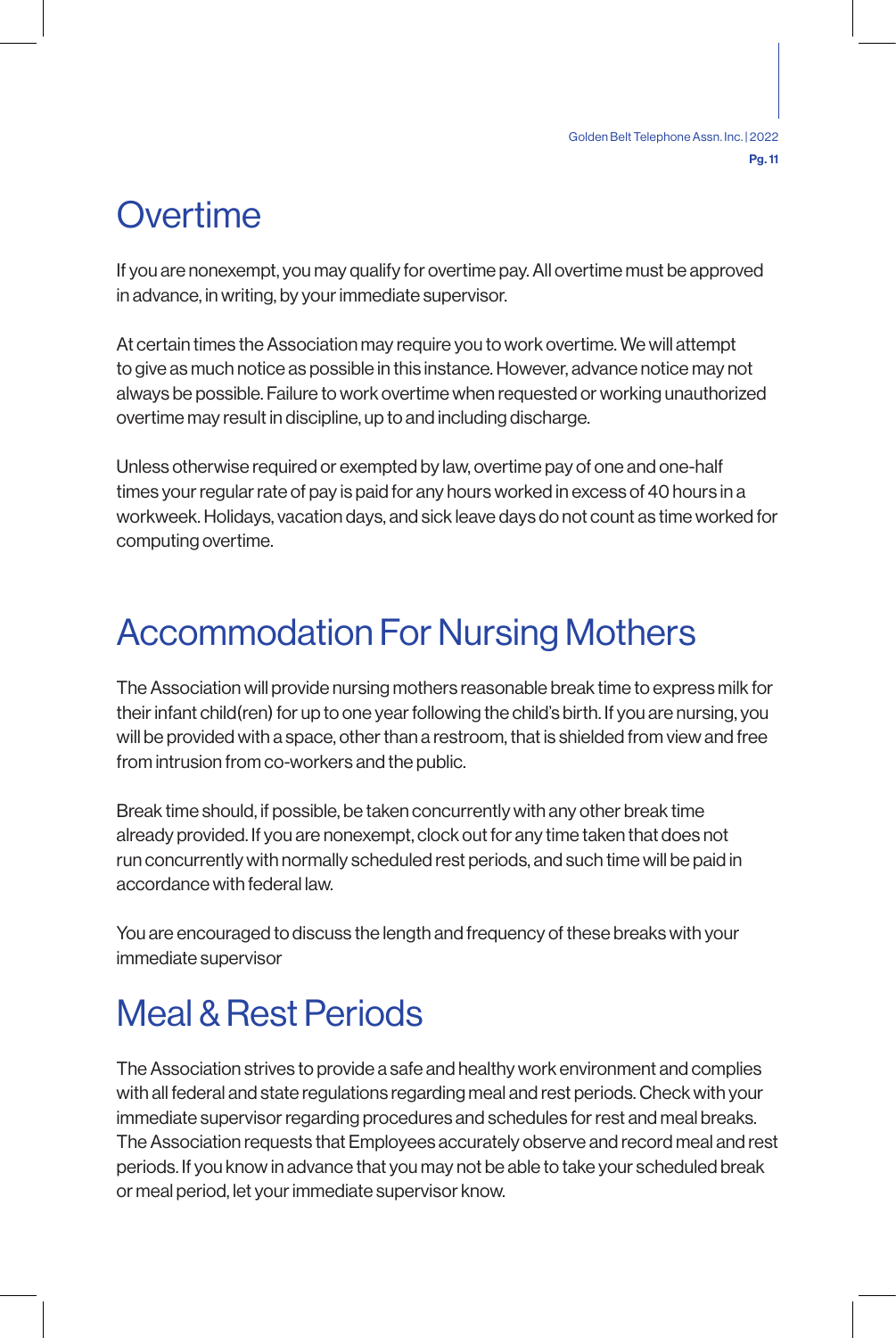## **Benefits**

The Association makes payments on behalf of its employees to government agencies that provide for:

- Social Security Retirement
- State and Federal Unemployment Insurance
- Worker's Compensation for Work-Related Injury

In addition, it offers to employees with 1,000 hours of work per year, insurance policies or plans that either fully or partially protects the person in the following areas:

- Life insurance
- Disability insurance
- Pension or Retirement

Employees with 1,800 hours of work per year will be offered Health insurance in addition to the policies or plans listed above. Details may be obtained from the immediate supervisor, or the policies or literature provided to the Association.

#### Time Off

#### Holidays:

The Association recognizes the following holidays as time off with pay:

- New Year's Day - Veteran's Day
- Memorial Day - Thanksgiving
- July 4th - Christmas
- Labor Day - Four (4) Personal Days
-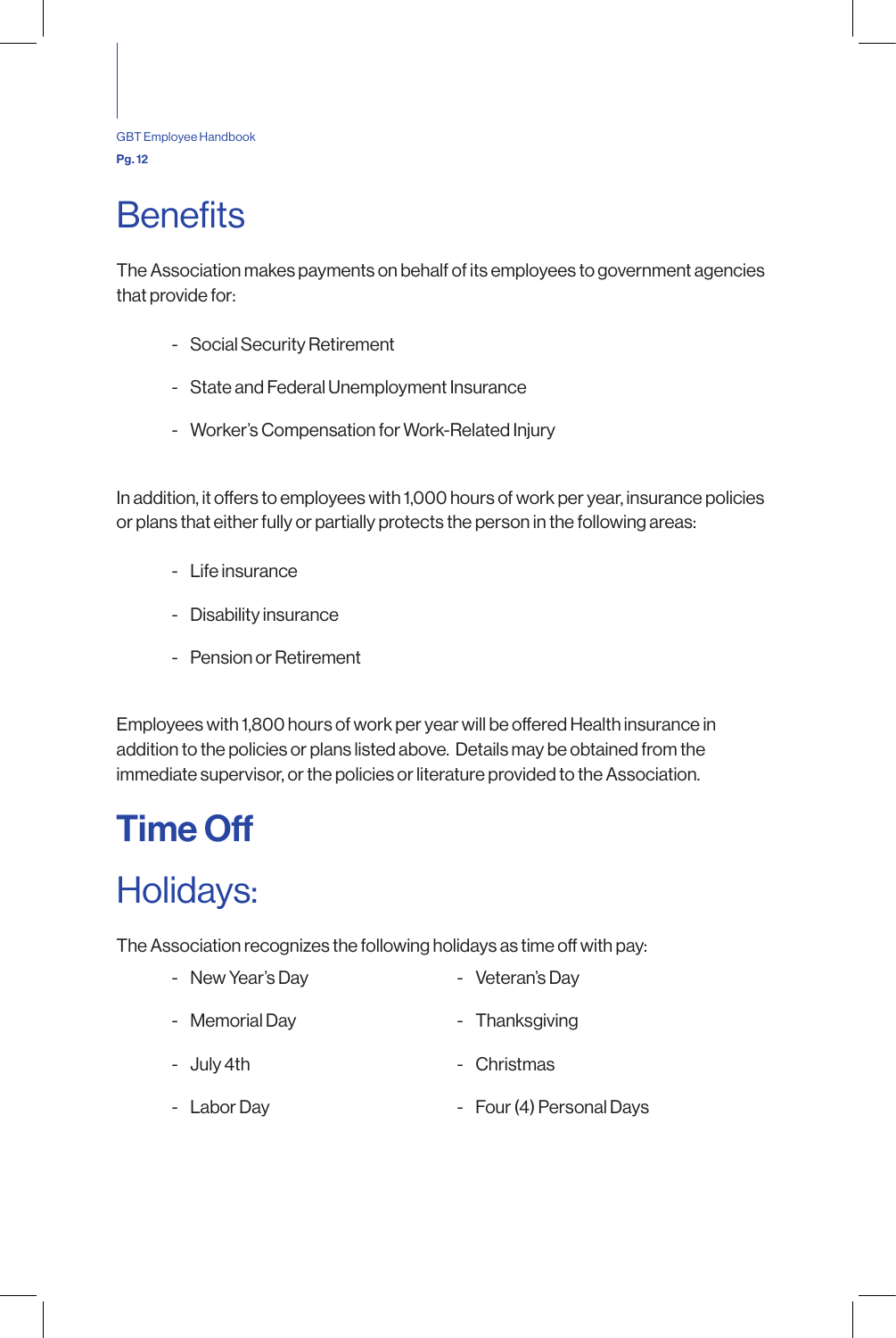#### Sick Leave:

GBT allows its employees to earn 12 sick days per calendar year or 8 hours per calendar month. Notify your supervisor as far in advance as possible if you are going to use sick leave. There may be occasions, such as sudden illness, when you cannot notify your supervisor in advance. In those situations, provide notification of your circumstances as soon as possible.

You may use sick leave benefits for dental or doctor visits or to care for immediate family members (spouse & children- including natural, adopted, foster or stepchildren) who are sick. Unused sick leave that is accumulated above 520 hours will be paid out at 25% over the 520 hour threshold on an annual basis. You may be required to use available sick leave during family and medical leave, disability leave or other leave.

Management has the right to award time off if needed to recruit talent.

Sick leave accumulation will be capped at a total of 65 days (520 hours) per year.

| <b>Years of Service</b>       | <b>Days</b><br>Awarded |
|-------------------------------|------------------------|
| 0-12 Months                   |                        |
| 1 Year to 2 Years             | 5 days                 |
| 2 Years to 11 Years           | 10 days                |
| 11 Years to 12 Years          | 11 days                |
| 12 Years to 13 Years          | 12 days                |
| 13 Years to 14 Years          | 13 days                |
| 14 Years to 15 Years          | 14 days                |
| 15 Years to 16 Years          | 15days                 |
| 16 Years to End of Employment | 20 days                |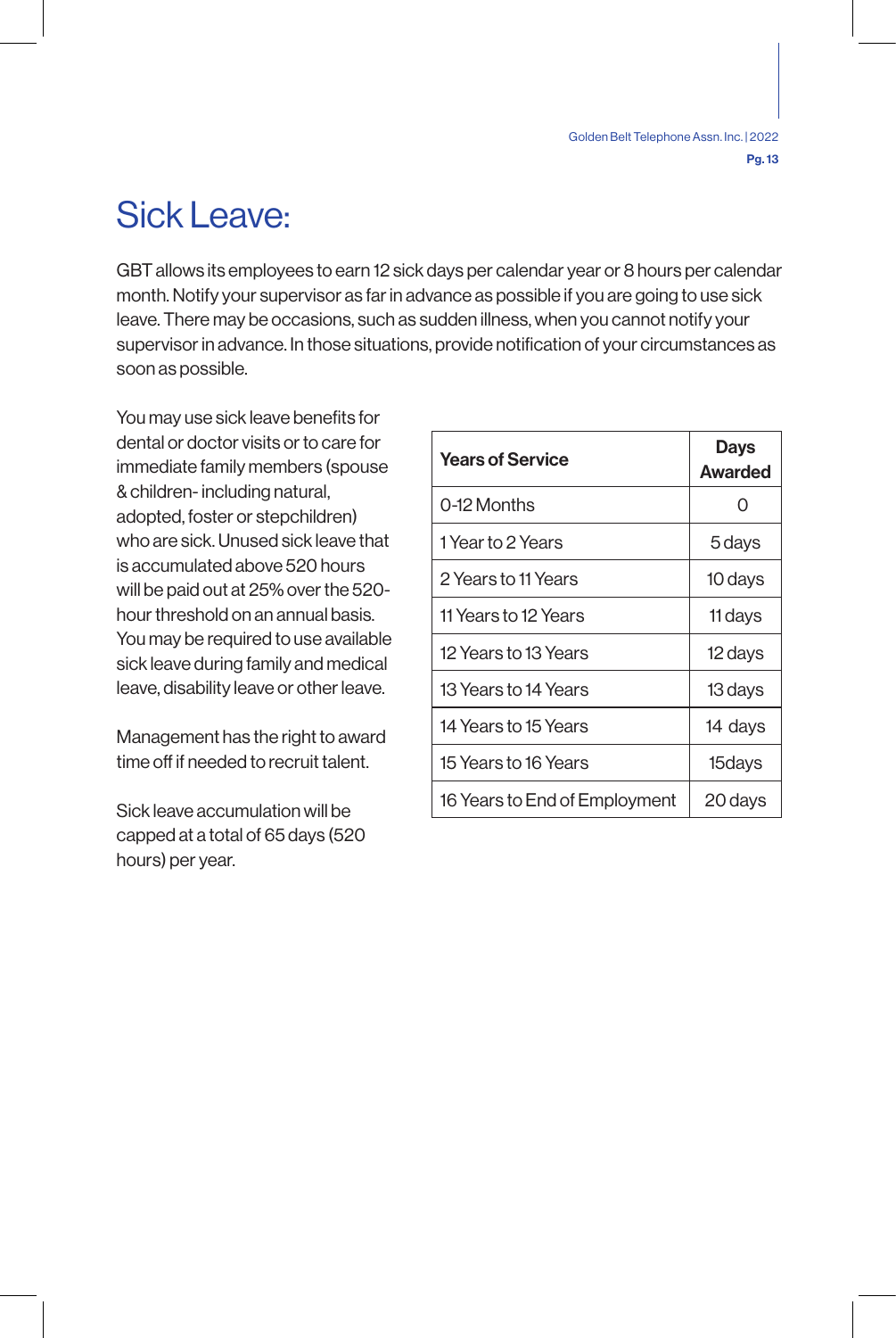### Vacation:

Vacation is time off with pay designed to reward the employee for length of service and provide time for rest and recharging. Days are awarded as mentioned:

Employees with more than sixteen (16) years of service may elect to be compensated at their regular rate for the fourth week of vacation instead of taking the time off.

Vacation time is accrued throughout the year: the Association allows employees to use against what we will earn for the year ahead. The entire balance of your leave is available at the beginning of the year. Therefore, if you resign before the year is fulfilled, you will be paid out what you have accrued for your vacation leave.

Upon resignation any employee retiring with the company will be paid for accrued and unused vacation when you resign from the Association when appropriate notice is provided. The accrued amount will be prorated monthly, based on the amount of time you worked for the year.

Requests for the timing of vacations will be honored to the extent that continuity of service is maintained. Management does have the right to refuse vacation if conditions warrant. Vacation days do not accumulate and will be forfeited if not taken in the year following the date they are awarded.

#### Leaves of Absence:

All leaves of absence must be requested in writing from the immediate supervisor as far in advance as possible. All leaves except jury duty are without pay. Benefits will continue to accrue only if required by law. Failure to return from a leave as scheduled is considered to be a resignation.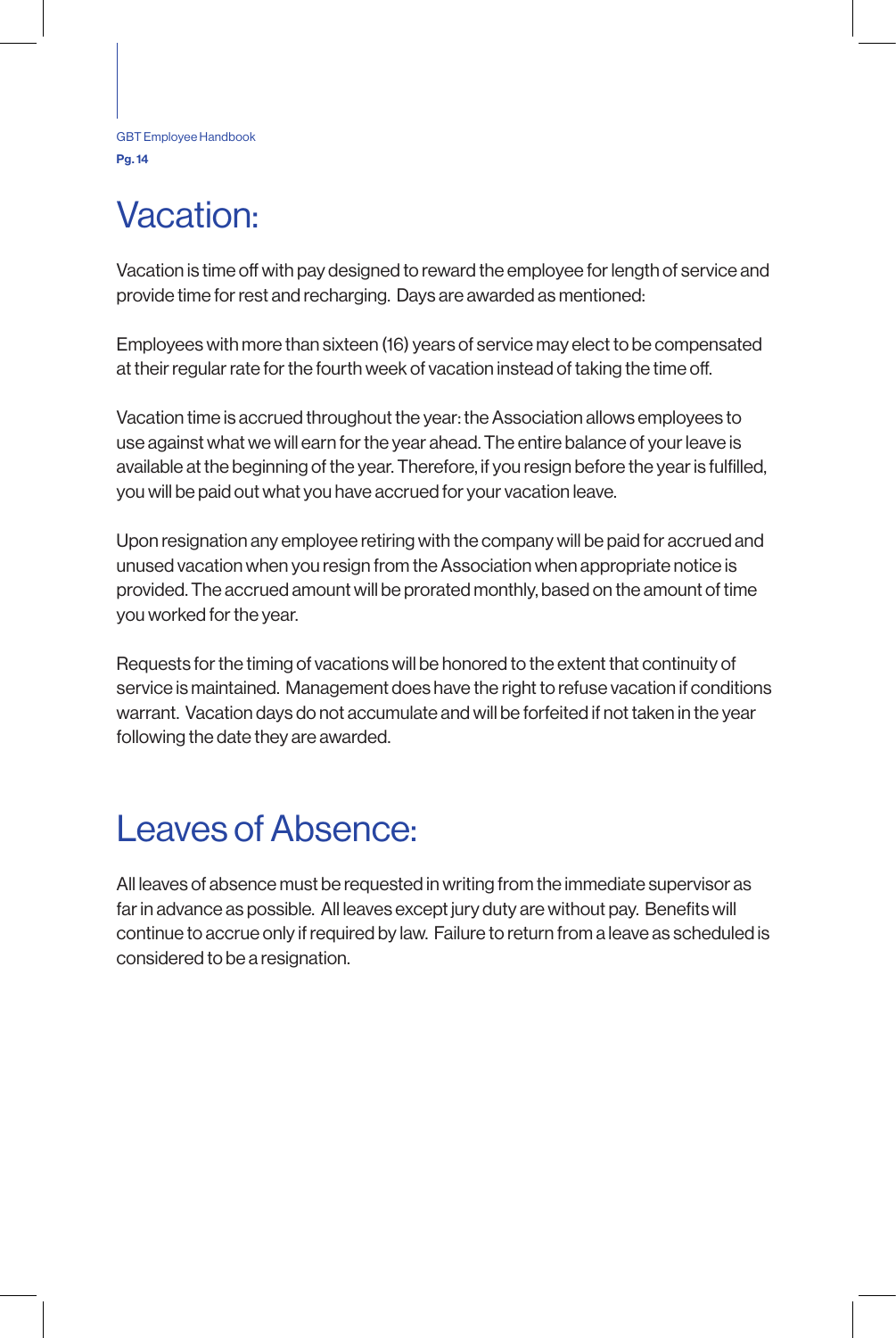### Military Leave (USERRA):

The Association complies with applicable federal and state law regarding military leave and re-employment rights. Unpaid military leave of absence will be granted to members of the uniformed services in accordance with the Uniformed Services Employment and Reemployment Rights Act of 1994 (USERRA; with amendments) and all applicable state law. You must submit documentation of the need for leave to your immediate supervisor. When returning from military leave of absence, you will be reinstated to your previous position or a similar position, in accordance with state and federal law. You must notify your immediate supervisor of your intent to return to employment based on requirements of the law. For more information regarding status, compensation, benefits, and reinstatement upon return from military leave, contact your immediate supervisor.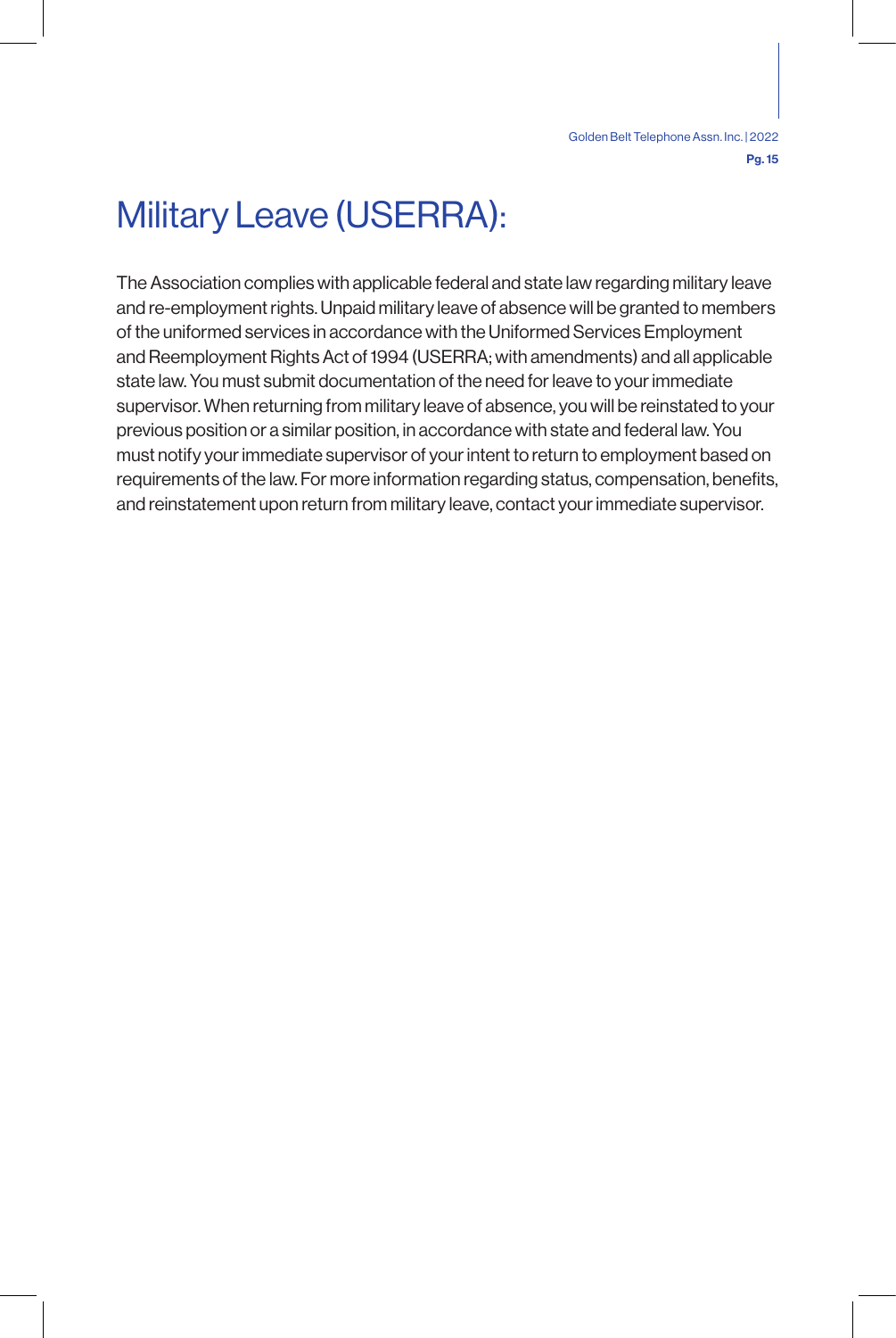#### Pg. 16

#### Leave for Victims of Domestic Violence or Sexual Assault:

The Association will provide Employees who are victims of domestic violence or sexual assault up to eight days of leave per year to:

- Obtain or attempt to obtain any relief, including, but not limited to, a temporary restraining order, restraining order, or other injunctive relief to help ensure the health, safety, or welfare of the victim or the victim's children.
- Seek medical attention for injuries caused by domestic violence or sexual assault.
- Obtain services from a domestic violence shelter, domestic violence program, or rape crisis center due to domestic violence or sexual assault.
- Settle matters, including, but not limited to, court appearances in the aftermath of domestic violence or sexual assault.
- In order to obtain leave under this policy, you must provide reasonable advance notice of your intention to take leave, unless such advance notice is not feasible. Within 48 hours after returning from the requested time off, you must provide documentation to support the necessity for leave. Appropriate forms of documentation include:
- A police report indicating that you were a victim of domestic violence or sexual assault.
- A court order protecting or separating you from the perpetrator of an act of domestic violence or sexual assault, or other evidence from the court or prosecuting attorney that you have appeared in court.
- Documentation from a medical professional, domestic violence advocate, or advocate for victims of sexual assault, health care provider, or counselor that you were undergoing treatment for physical or mental injuries or abuse resulting in victimization from an act of domestic violence or sexual assault.

If an unscheduled absence occurs, the Association will not act against you if, within 48 hours after the beginning of the unscheduled absence, you provide certification to the Association as described above.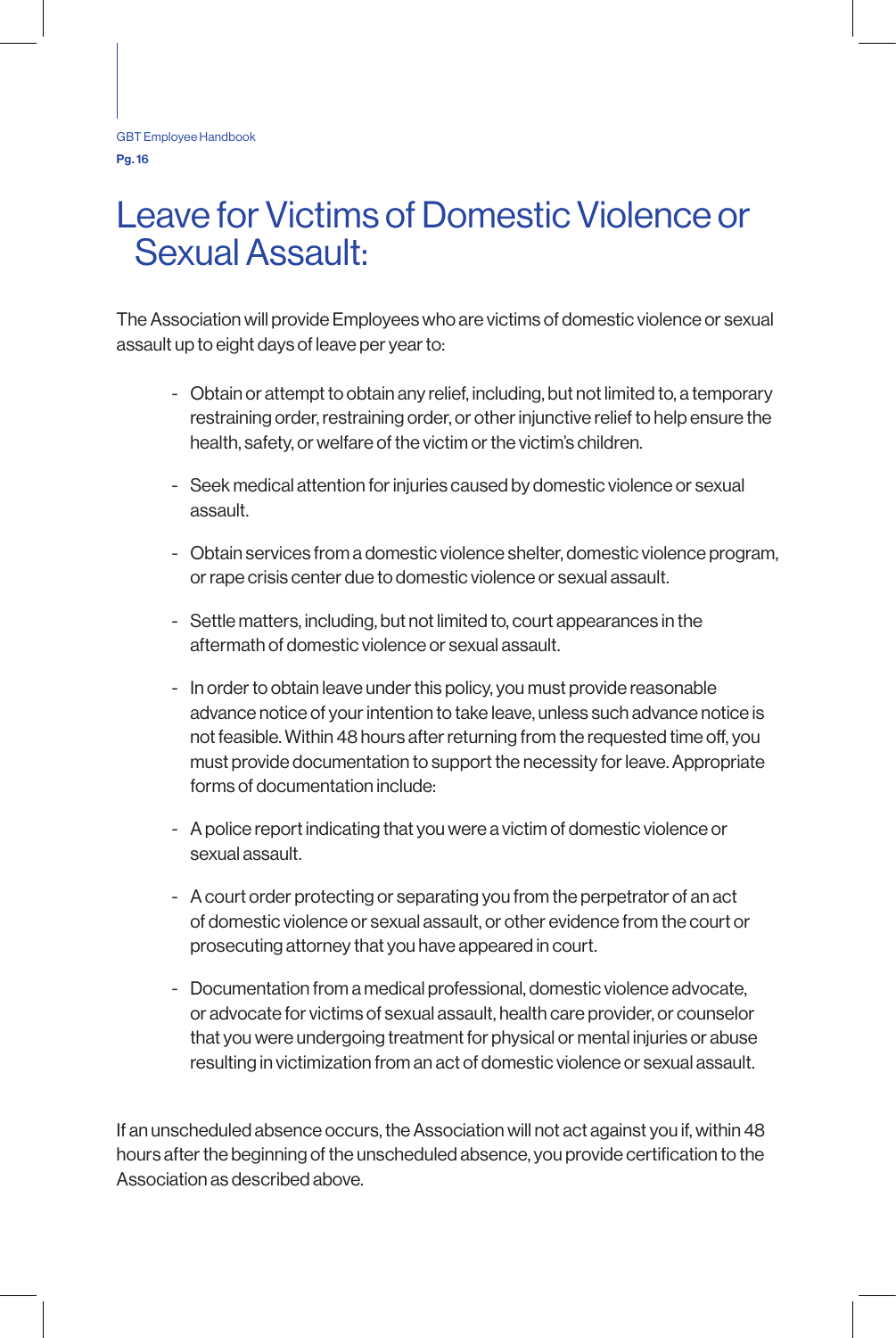Any information provided by you regarding a request for leave will be kept confidential to the extent allowed by law.

Leave under this policy is unpaid; however, exempt Employees may receive pay as required by law. You may opt to use Vacation in place of unpaid leave.

The Association will not retaliate against Employees who request or take leave in accordance with this policy.

#### Voting Leave:

If your work schedule prevents you from voting on Election Day, the Association will allow you a reasonable time off to vote. The time when you can go to vote will be at the discretion of your immediate supervisor, consistent with applicable legal requirements.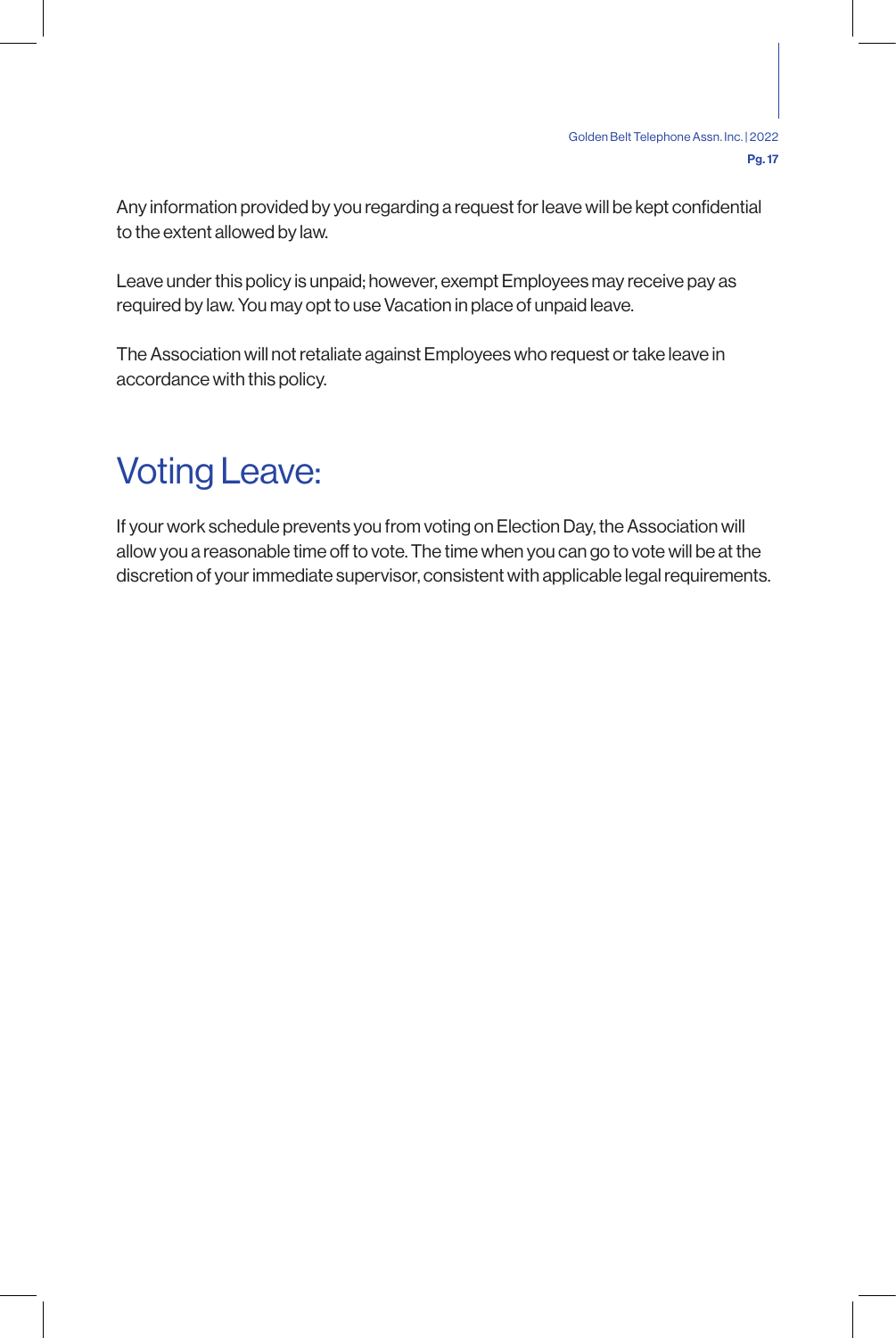#### **Attendance**

You are expected to be on the job, ready to work, when scheduled. If an employee cannot work their scheduled hours or cannot be at work on time, they are to call the Association as soon as possible and preferably no later than one hour after their work schedule begins. If you know ahead of time that you will be absent or late, provide reasonable advance notice to your immediate supervisor. You may be required to provide documentation of any medical or other excuse for being absent or late where permitted by applicable law.

The Association reserves the right to apply unused vacation, sick time, or other paid time off to unauthorized absences where permitted by applicable law. Absences resulting from approved leave, vacation, or legal requirements are exceptions to the policy.

Dependable attendance is of critical importance to the effective operation of the Association, and employees should be aware that even legitimate absence, such as sick leave, can become excessive. Excessive absenteeism or tardiness will be determined by the appropriate supervisor considering the nature of the job. Excessive absenteeism will be subject to disciplinary action as explained in the "Discipline" section to follow.

If you fail to show up for work or fail to call in with an acceptable reason for the absence for a period of three consecutive days, you will be considered to have abandoned your job and voluntarily resigned from Golden Belt Telephone, Assoc., Inc.

#### **Communications**

Internal communication and coordination are encouraged in all directions to improve productivity. For operational matters, employees should communicate upward through their immediate supervisor. Supervisors are expected to be accessible and open to their staff's input and communication needs.

In case of a difficulty or a disagreement with a supervisor, the employee has the right of appeal to the next highest level without the supervisor's notification or presence.

No supervisor or manager should hear an employee's problem without confirmation that the proper channels have been followed.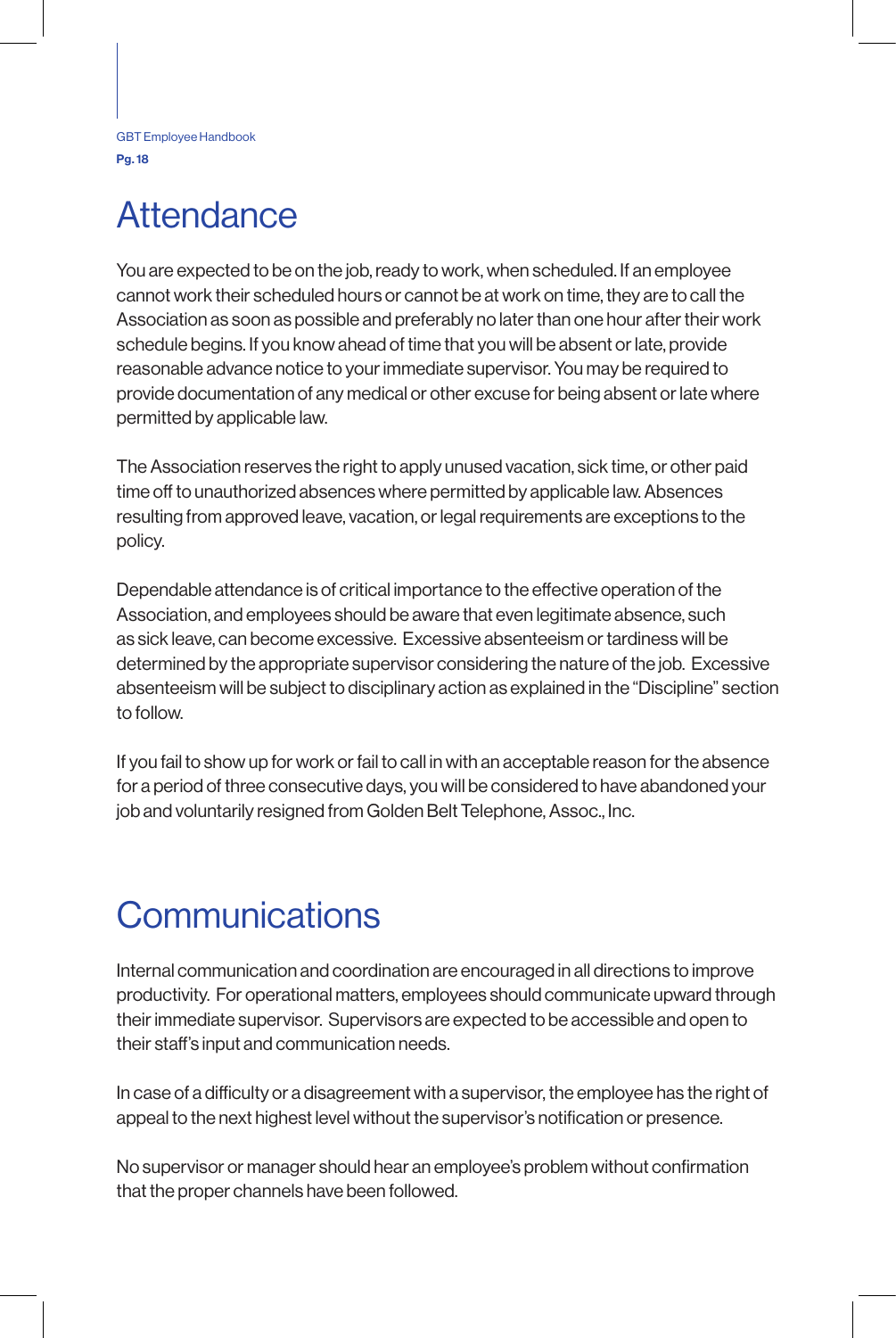#### Safety And Health

It is a priority of the Association to provide a safe working environment for its employees and to maintain reasonable safeguards to protect public life and property. Management shall provide an ongoing program to educate the staff regarding safety regulations and procedures.

If an employee has a chronic or life-threatening illness and wishes to continue working, management will see that they are treated consistently with other employees. They may continue working as long as they are able to meet acceptable performance standards and by medical evidence, are not determined to be a medical or safety threat to themselves or others.

Workers who are injured on the job should report their injury to management as soon as possible and may be eligible for benefits under the State Worker's Compensation Laws. The Association also maintains a long-term disability policy for workers that is described under "Benefits" in this manual.

#### Vehicle and Equipment Use

All motorized vehicles owned by the Association are to provide operational services for the Association and are not to be used for personal use unless approved by the General Manager. For liability reasons, only Association employees may ride in the vehicles. Employees assigned a vehicle are responsible for its safe operation and maintenance. Maintenance expenditures in excess of \$50.00 must be approved by the appropriate supervisor.

The company will run pre-employment Motor Vehicle Reports (MVR) to ensure that employees who drive a company vehicle meet standards for eligibility. The Association will also run MVR's annually thereafter, to ensure continued eligibility of insurance coverage.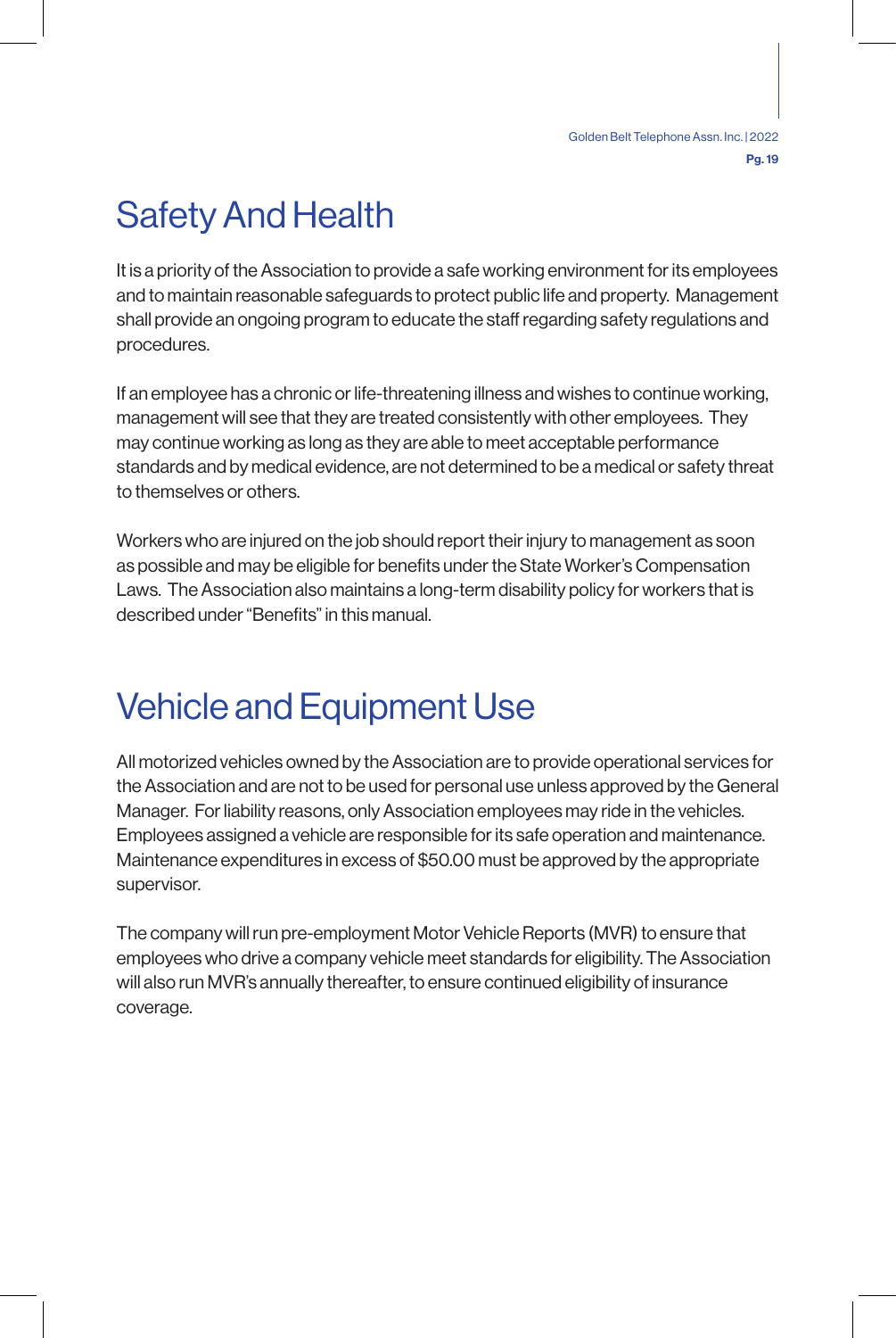GBT Employee Handbook Pg. 20

#### Drugs and Alcohol

All employees are prohibited from the use, possession, sale, or influence of any controlled substance on Association premises or work location. Employees on medication prescribed by a physician must notify their supervisor of its use. In the event that illegal substances are found to be involved, the Association will cooperate fully with law enforcement agencies.

With reasonable suspicion in the above areas, the Association reserves the right to: 1) search a person, their personal effects, lockers, and vehicles; 2) request that the employee submit to medical tests to be determined by approved testing facilities. Failure to cooperate will be treated as serious insubordination and implied guilt. Any related criminal conviction, on or off the job, will result in serious disciplinary action or discharge.

#### **Nepotism**

In order to ensure fairness, objectivity, and lack of interpersonal conflict, no two (2) members of an immediate family may work for the Association. "Immediate family" is defined to include aunts, uncles, nieces, nephews, in-laws and first cousins. Unless prior authorization is passed by the Board of Directors.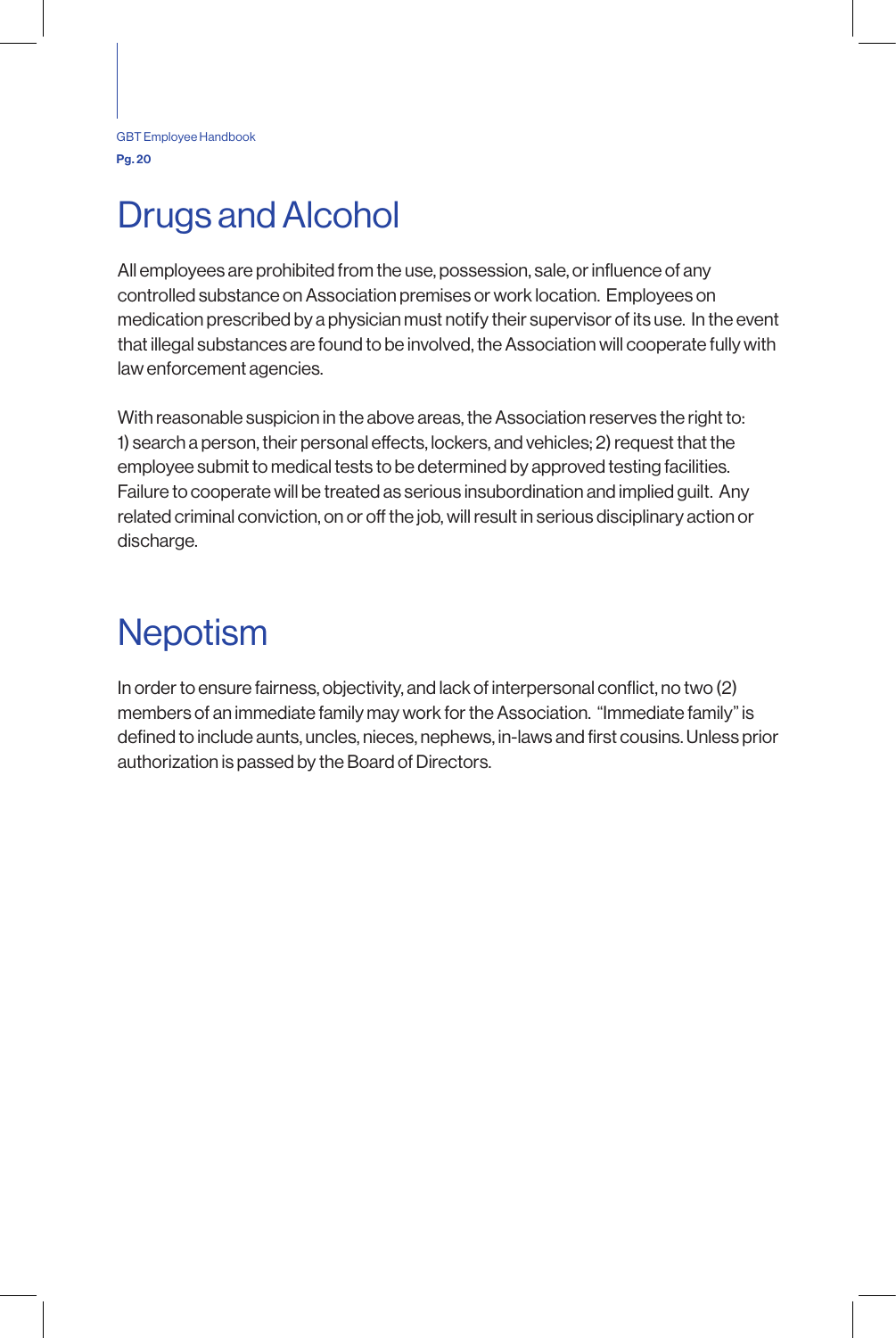#### **Discipline**

-

Disciplinary action may be required to either 1) unintentional inefficiency, or 2) willful misconduct. Inefficiency is the inability to perform a task reasonably related to the job or assigned by the supervisor. Misconduct is refusal to comply with position descriptions, defined policies, or supervisory assignments. In either case, the following procedure should be followed realizing that it is not progressive and that any step of the procedure can be initiated depending on the seriousness of the violation.

- Step One: Coach and counsel the employee as to the desired behavior or outcome.
- Step Two: When an employee cannot improve or will not change their behavior, a written statement will be issued and discussed with them. It will contain a minimum: 1) the problem(s), 2) the desired change or outcome, 3) the deadline for compliance, and 4) the consequences of non-compliance.
- Step Three: Termination of Employment.

Steps Two and Three above cannot be implemented without approval by the next highest level of supervision. The Association also reserves the right to have an employee leave the premises, with or without pay, for further consideration of a disciplinary or terminating action.

This does not exhaust all possibilities of offenses warranting discipline, rather lists action items as a result of unintentional inefficiency or willful misconduct.